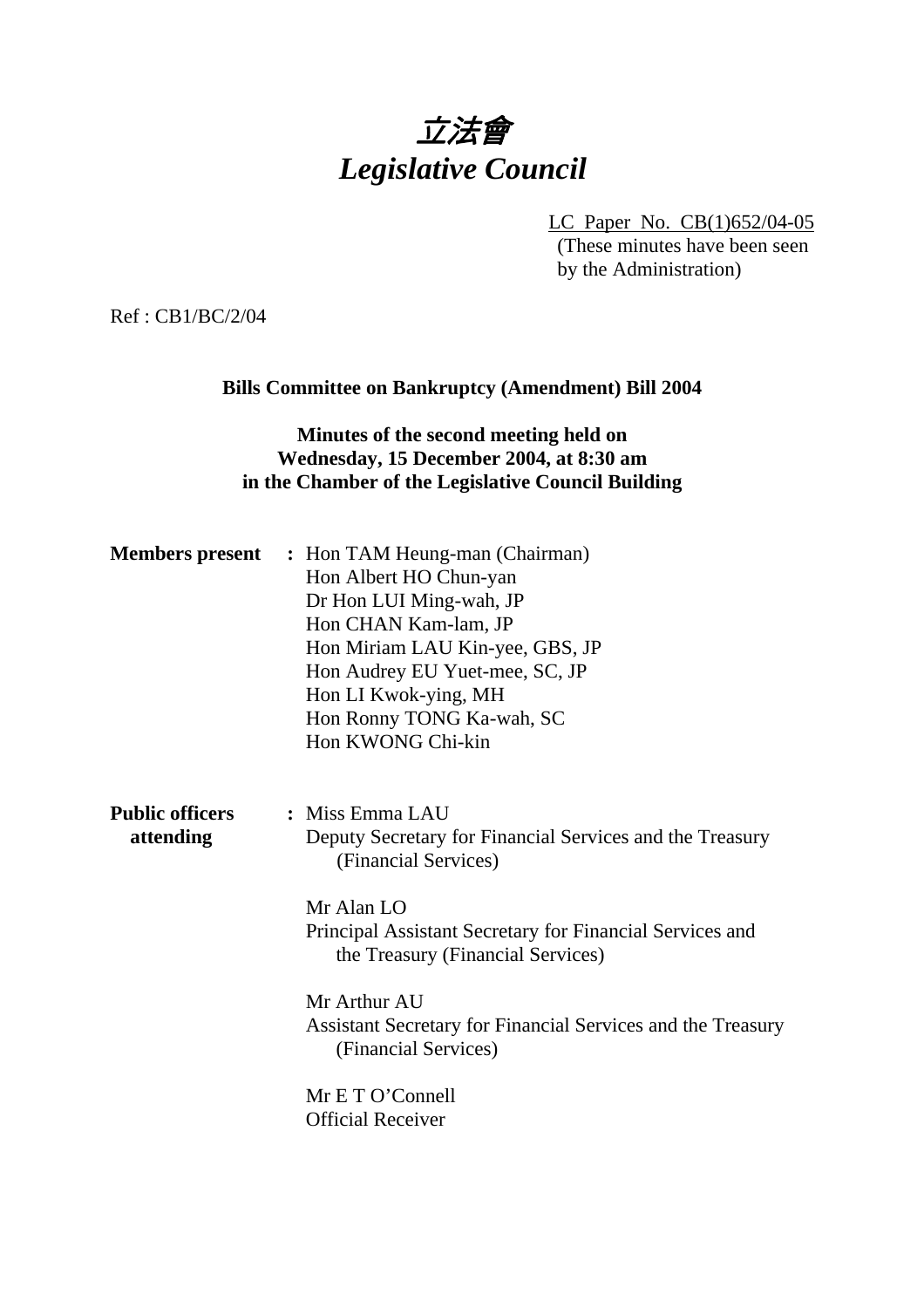|                      | Ms May LEE<br><b>Assistant Official Receiver</b><br>Ms Vicki LEE<br><b>Senior Government Counsel</b><br>Department of Justice |
|----------------------|-------------------------------------------------------------------------------------------------------------------------------|
| <b>Attendance by</b> | : <u>Yip, Tse &amp; Tang Solicitors</u>                                                                                       |
| invitation           | Mr Thomas TSE<br>Partner                                                                                                      |
|                      | <b>Grant Thornton</b>                                                                                                         |
|                      | Mr Alan C W TANG<br>Partner                                                                                                   |
|                      | Hong Kong Institute of Certified Public Accountants                                                                           |
|                      | Mr Stephen BRISCOE<br>Representative of HKICPA's Insolvency Practitioners<br>Committee                                        |
|                      | Mr Peter TISMAN<br>Technical Director (Business Members & Specialist Practices)                                               |
|                      | Clerk in attendance: Miss Salumi CHAN<br>Chief Council Secretary (1)5                                                         |
|                      | <b>Staff in attendance : Mr KAU Kin-wah</b><br>Assistant Legal Adviser 6                                                      |
|                      | Ms Connie SZETO<br>Senior Council Secretary (1)4                                                                              |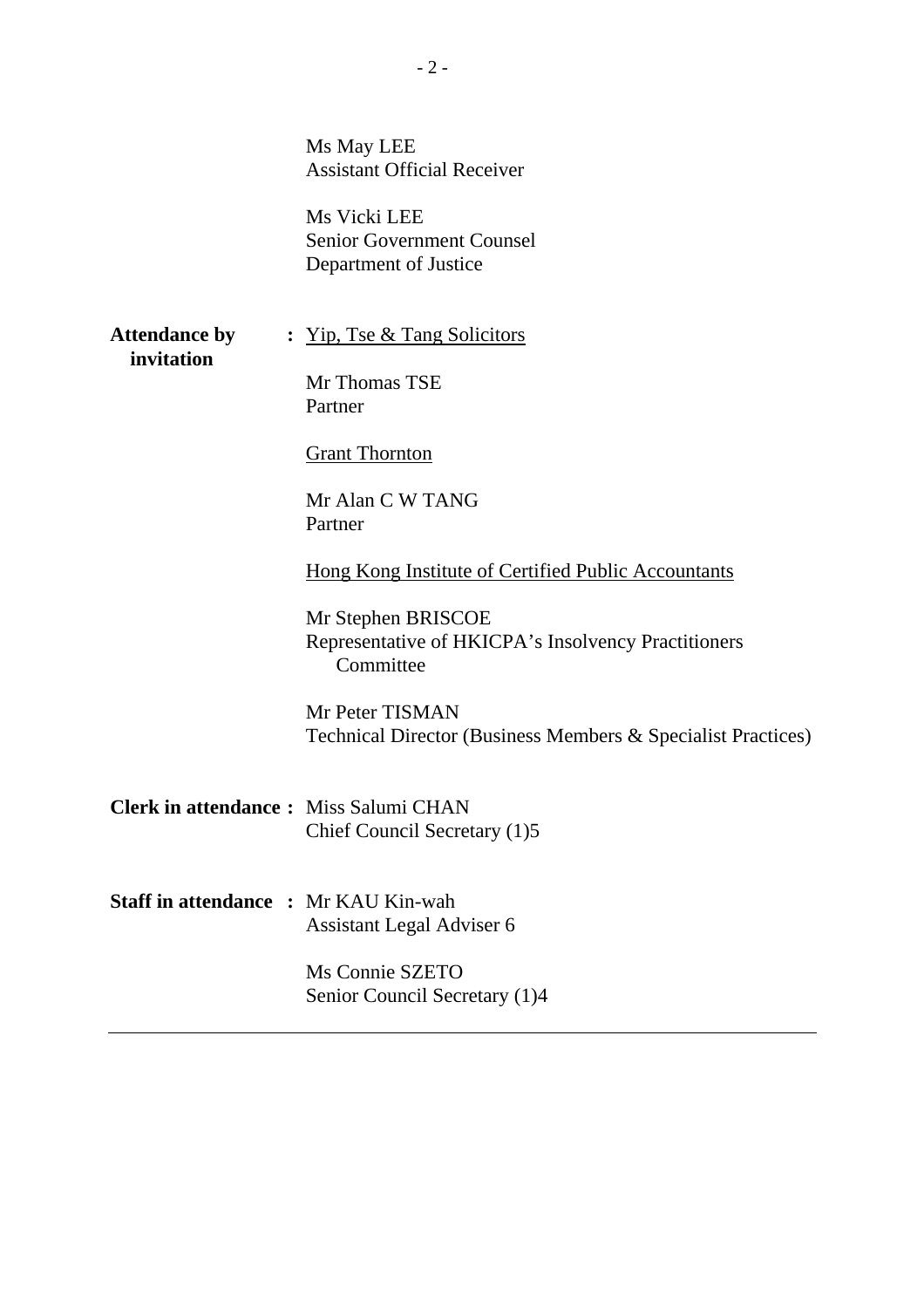| I. | <b>Confirmation of minutes of meeting</b>                                                  |                 |                                                                                            |
|----|--------------------------------------------------------------------------------------------|-----------------|--------------------------------------------------------------------------------------------|
|    | (LC Paper No. CB(1)337/04-05                                                               |                 | Minutes of first meeting held on<br>3 November 2004)                                       |
|    | The minutes of the meeting held on 3 November 2004 were confirmed.                         |                 |                                                                                            |
| П. | <b>Meeting with deputations and the Administration</b><br>(LC Paper No. CB(1)436/04-05(01) |                 | Submission from Yip, Tse $\&$                                                              |
|    |                                                                                            |                 | <b>Tang Solicitors</b>                                                                     |
|    | LC Paper No. CB(1)436/04-05(02)                                                            |                 | Submission<br>from<br>Grant<br>Thornton                                                    |
|    | LC Paper No. $CB(1)456/04-05(01)$                                                          | $\qquad \qquad$ | Submission from the<br>Hong<br>Certified<br>Kong Institute of<br><b>Public Accountants</b> |
|    | LC Paper No. CB(1)436/04-05(03)                                                            |                 | - Submission from the Chinese<br><b>General Chamber of Commerce</b>                        |
|    | LC Paper No. CB(1)436/04-05(04)                                                            |                 | Submission from the Consumer<br>Council                                                    |
|    | LC Paper No. CB(1)436/04-05(05)                                                            |                 | Submission from the<br>Hong<br>Kong Monetary Authority                                     |
|    | LC Paper No. $CB(1)436/04-05(06)$                                                          |                 | Submission from<br>the<br>Hong<br>Kong Association of Banks                                |
|    | LC Paper No. $CB(1)436/04-05(07)$                                                          |                 | Submission<br>from<br>the<br>Law<br>Society of Hong Kong                                   |
|    | LC Paper No. CB(1)436/04-05(08)                                                            |                 | Submission from the Standing<br>Committee on Company Law<br>Reform                         |
|    | LC Paper No. $CB(1)436/04-05(09)$                                                          |                 | Submission from Joseph S C<br>Chan & Co                                                    |
|    | LC Paper No. $CB(1)436/04-05(10)$                                                          |                 | Submission from the<br>Hong<br>Kong Institute of Company<br>Secretaries                    |
|    | LC Paper No. $CB(1)436/04-05(11)$                                                          |                 | from<br>Submission<br>the                                                                  |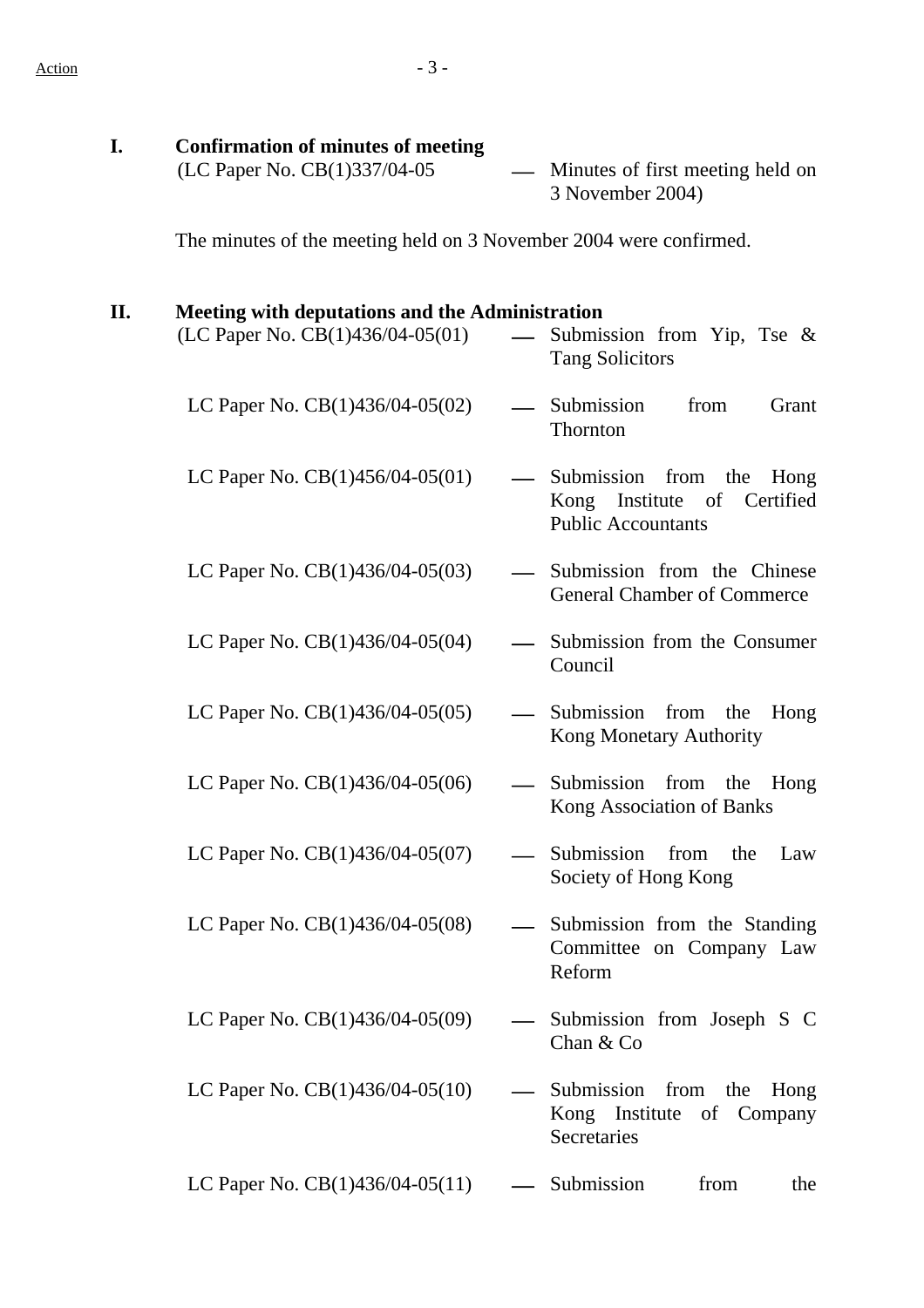Association of Chartered Certified Accountants (Hong Kong)

- LC Paper No.  $CB(1)436/04-05(12)$  Submission from the Hong Kong Association of Restricted Licence Banks and Deposit-taking Companies
- LC Paper No.  $CB(1)436/04-05(13)$   $\qquad$  Submission from the British Chamber of Commerce in Hong Kong
- LC Paper No. CB(1)436/04-05(14)  $\qquad \qquad$  Submission from Kenny Tam &  $Co$
- LC Paper No.  $CB(1)436/04-05(15)$  Submission from the Society of Chinese Accountants and
- LC Paper No.  $CB(1)440/04-05(01)$  Summary of submissions (Position as at 14 December
- LC Paper No.  $CB(1)436/04-05(16)$  Paper provided by the
	- Administration on "Summary of Administration's response on comments received"

Auditors

2004)

- LC Paper No.  $CB(1)436/04-05(17)$  "Follow-up to the first meeting on 3 November 2004" prepared by the Legislative Council Secretariat
- LC Paper No.  $CB(1)436/04-05(18)$  Paper provided by the Administration on "Follow-up actions arising from the discussion at the meeting on 3 November 2004")

2. The Bills Committee deliberated (Index of proceedings attached at **Appendix**).

(*Post-meeting note:* The Administration's response to the written submission from the Hong Kong Institute of Certified Public Accountants was tabled at the meeting and issued to members vide LC Paper No. CB(1)523/04-05 on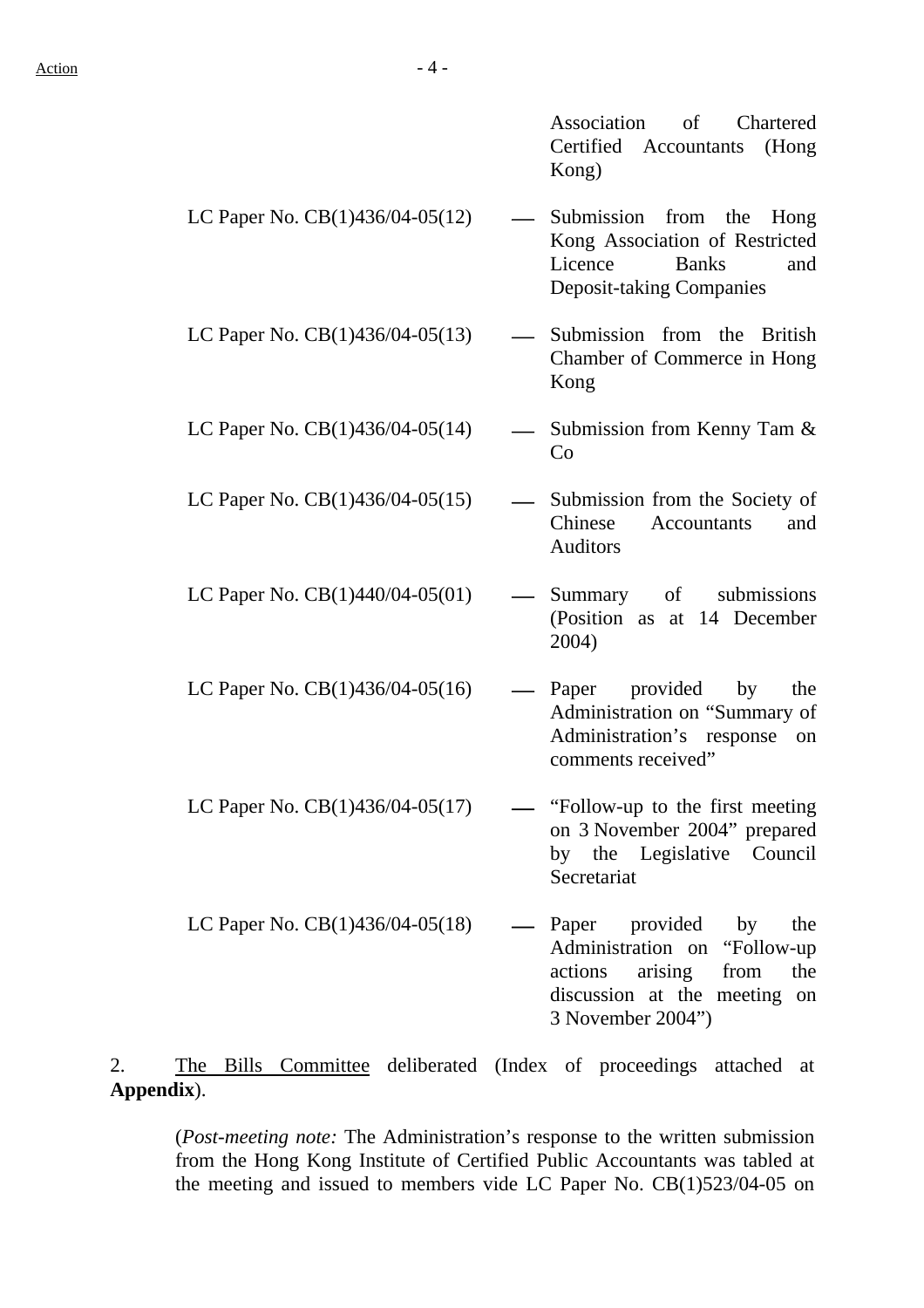#### 15 December 2004.)

#### Follow-up actions to be taken by the Administration

3. At the request of the Bills Committee, the Administration agreed to take the following actions:

- (a) To address members' concern about the cost-effectiveness of the Administration's proposal of outsourcing summary bankruptcy cases to the private-sector insolvency practitioners (PIPs), the Administration was requested to provide a written response to the following points –
	- (i) A mechanism should be set up to check and maintain the costs for handling the outsourced summary bankruptcy cases at a reasonable level so that the bankrupts' small estates would not be eaten up by the costs;
	- (ii) In connection with item (i) above, consideration should be given by the Administration to work out a scale of costs with the private sector; and
	- (iii) According to the verbal reply given by the Administration at the meeting, the Official Receiver's Office (ORO) would normally deduct a sum between \$2,000 and \$3,000 from the debtor deposit of \$8,650. What were the purposes for which the deducted sum was used?
- (b) To address the concern of members and deputations about the quality of service provided by PIPs in the handling of summary bankruptcy cases, the Administration was requested to consider the following views or suggestions expressed at the meeting and provide a written response:
	- (i) Whether it was appropriate to outsource summary bankruptcy cases to company secretaries;
	- (ii) To set out in the legislation the qualification criteria for appointment as provisional trustees or trustees for summary bankruptcy cases;
	- (iii) To establish a panel of PIPs qualified for appointment as provisional trustees or trustees for summary bankruptcy cases;
	- (iv) To set a reasonable level of remuneration (such as a fixed level of remuneration) for provisional trustees or trustees so as to encourage competent PIPs to participate in the outsourced summary bankruptcy cases; and
	- (v) To introduce contingency fees for provisional trustees or trustees so as to provide incentives for PIPs to recover assets of the bankrupt's estate.
- (c) On the monitoring of the performance of PIPs in handling the outsourced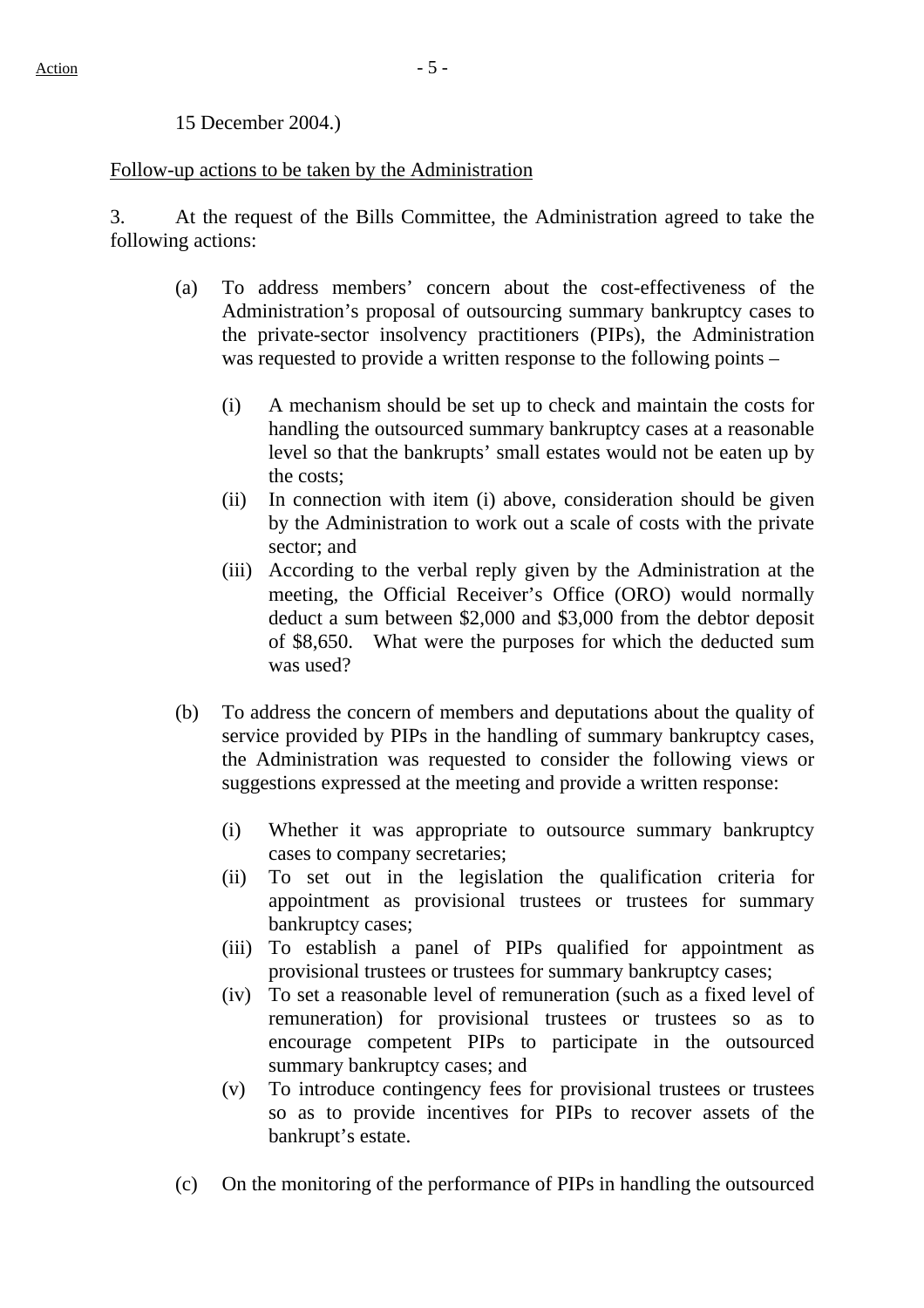bankruptcy cases, the Administration was requested to provide the following information:

- (i) Measures to be taken by ORO for monitoring the performance of PIPs, including the measures for ensuring that the PIPs had complied with the requirements set out in the outsourced contracts, and the measures for dealing with a situation where a PIP sat on the outsourced bankruptcy case;
- (ii) Power of ORO, if any, and the mechanism involved, for removing a PIP from the office of trustee due to his unsatisfactory performance; and
- (iii) Follow-up actions to be taken by ORO in handling the outsourced bankruptcy case after the removal of the PIP from the office of trustee.

#### Invitation for submissions

4. Members noted that the Law Society considered the proposed amendments not controversial and therefore had not provided any comments on the Bill. Given that the outsourcing proposal enshrined in the Bill would have impact on legal professionals in the handling of bankruptcy cases, members directed the Clerk to invite the Law Society again, in particular its Insolvency Law Committee, to give views on the Bill. Members also decided that the Hong Kong Bar Association should be invited to give views on the Bill.

(*Post-meeting note:* Invitation letters were issued to the Law Society and Bar Association on 16 December 2004.)

#### Date of next meeting

5. The Bills Committee agreed that the next meeting be held on Wednesday, 12 January 2005, at 10:45 am.

(*Post-meeting note:* The meeting was subsequently rescheduled to be held on Tuesday, 11 January 2005, at 10:45 am.)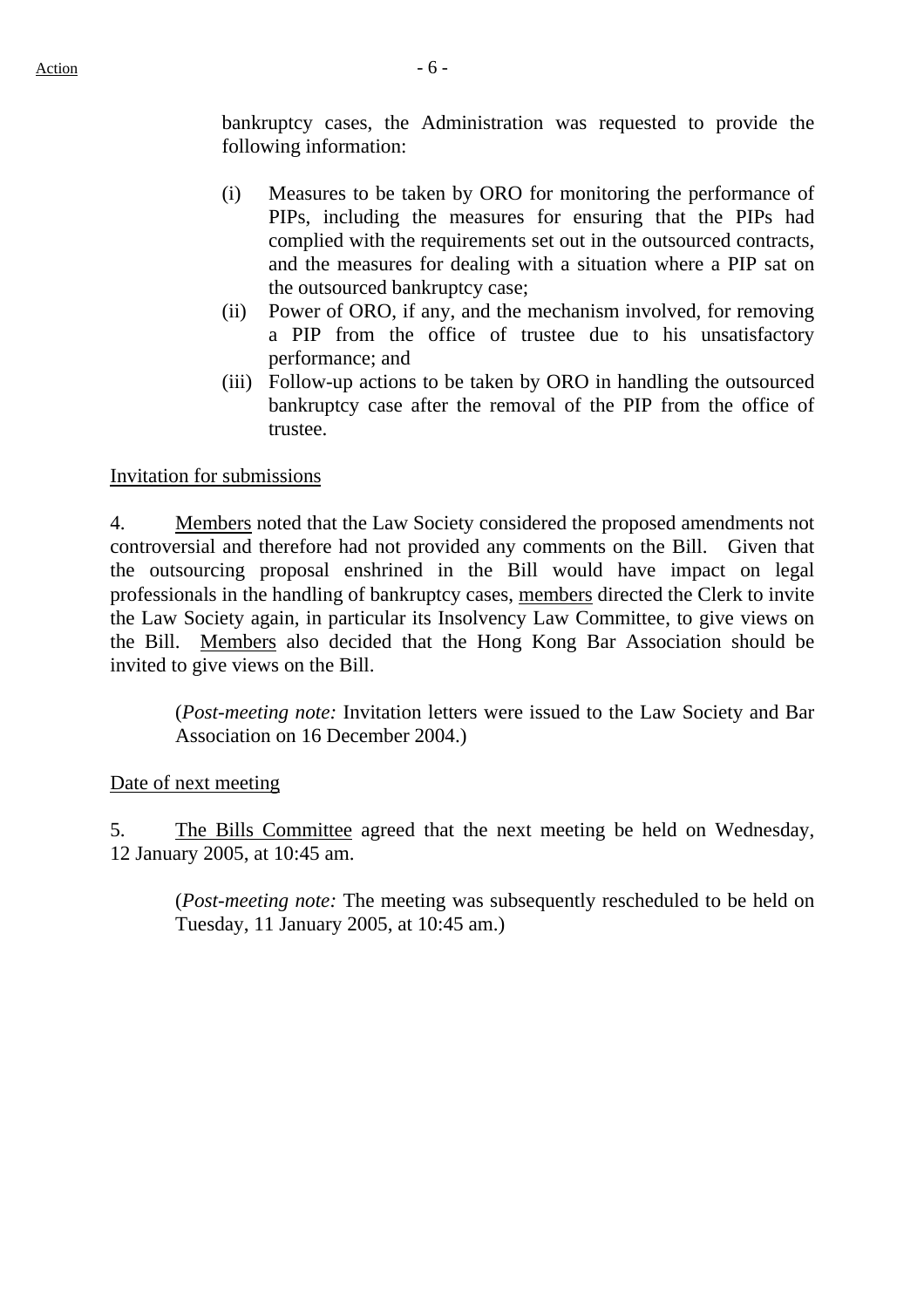# **III. Any other business**

6. There being no other business, the meeting ended at 10:40 am.

Council Business Division 1 Legislative Council Secretariat 7 January 2005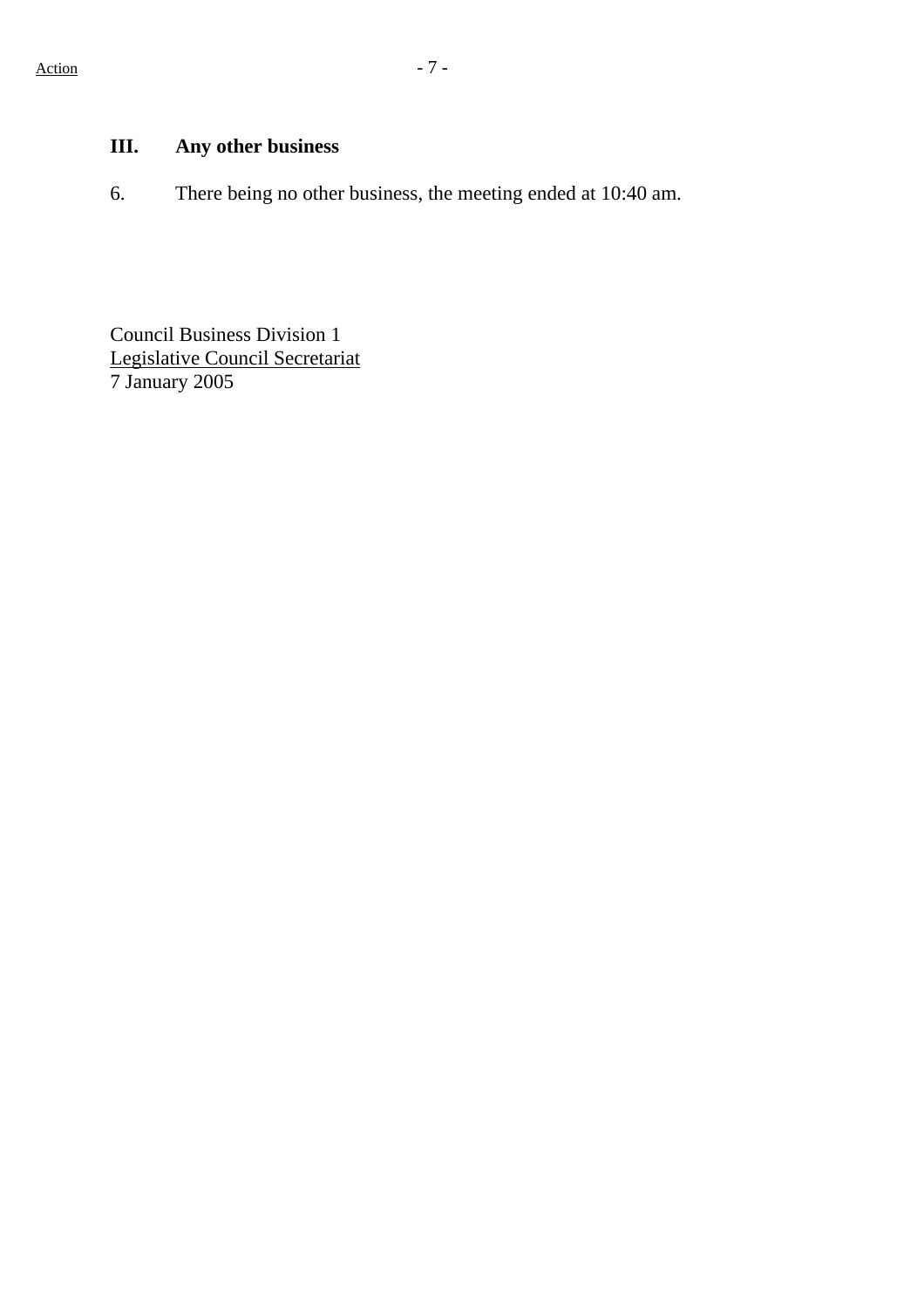# **Appendix**

## **Proceedings of the second meeting of the Bills Committee on Bankruptcy (Amendment) Bill 2004 on Wednesday, 15 December 2004, at 8:30 am in the Chamber of the Legislative Council Building**

| <b>Time marker</b> | <b>Speaker</b>                                  | Subject(s)                                                                                                                                                                 | <b>Action</b>   |
|--------------------|-------------------------------------------------|----------------------------------------------------------------------------------------------------------------------------------------------------------------------------|-----------------|
| 000000-000409      | Chairman                                        | Confirmation of minutes of                                                                                                                                                 | <b>Required</b> |
|                    |                                                 | (a)<br>meeting on 3 November<br>2004                                                                                                                                       |                 |
|                    |                                                 | Welcoming<br>(b)<br>and<br>introductory remarks                                                                                                                            |                 |
| 000410-000652      | Yip,<br>Tse<br>$\&$<br>Tang<br>Solicitors (YTT) | Presentation of views<br>(LC)<br>No.<br>Paper<br>$CB(1)436/04-05(01))$                                                                                                     |                 |
|                    |                                                 | (a) Expressed support for the<br>Bill in principle                                                                                                                         |                 |
|                    |                                                 | Two major concerns -<br>(b)                                                                                                                                                |                 |
|                    |                                                 | Whether<br>(i)<br>the<br>private-sector<br>insolvency<br>practitioners<br>(PIPs)<br>had<br>adequate<br>experience<br>and<br>expertise in handling<br>bankruptcy cases; and |                 |
|                    |                                                 | (ii) How<br>the<br>proposed<br>tendering scheme to<br>outsource<br>summary<br>bankruptcy cases to<br>PIPs could ensure the<br>quality<br>of<br>service<br>provided by PIPs |                 |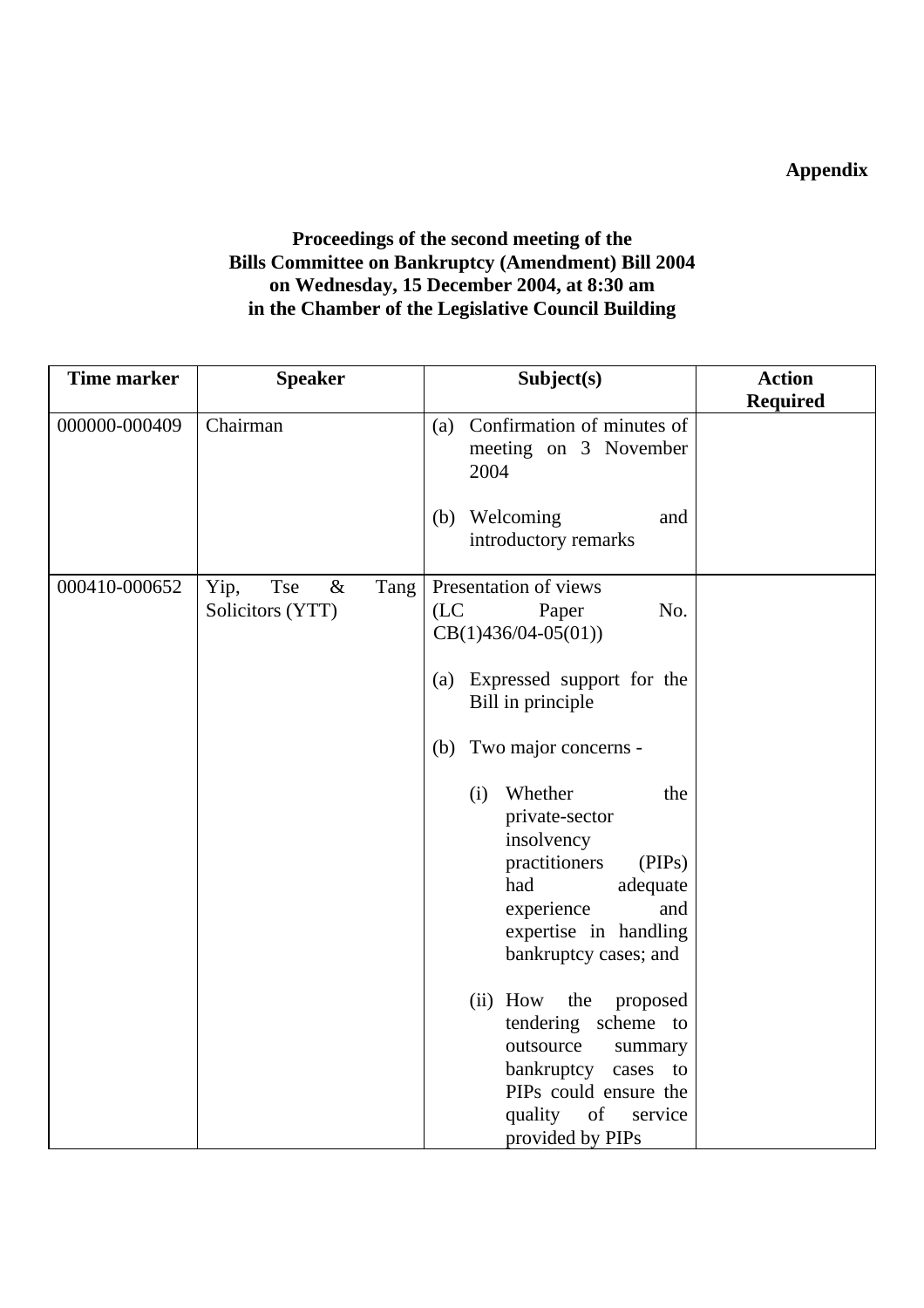| <b>Time marker</b> | <b>Speaker</b>                                                               | Subject(s)                                                                                                                                                                                                                                                                                                                                                                                                              | <b>Action</b><br><b>Required</b> |
|--------------------|------------------------------------------------------------------------------|-------------------------------------------------------------------------------------------------------------------------------------------------------------------------------------------------------------------------------------------------------------------------------------------------------------------------------------------------------------------------------------------------------------------------|----------------------------------|
| 000653-001032      | Grant Thornton (GT)                                                          | Presentation of views<br>(LC)<br>No.<br>Paper<br>$CB(1)436/04-05(02))$<br>Expressed support for the<br>(a)<br>Bill in principle<br>Two major concerns-<br>(b)<br>PIPs would have little<br>(i)<br>incentive to take up<br>bankruptcy<br>cases<br>given the low priority<br>accorded to the costs<br>and charges by PIPs<br>under the proposed<br>37<br>of the<br>section<br><b>Bankruptcy Ordinance</b><br>$(BO)$ ; and |                                  |
|                    |                                                                              | (ii) PIPs<br>would<br>be<br>reluctant to carry<br>out<br>investigation<br>to<br>recover assets of the<br>bankrupts'<br>estates<br>given<br>that<br>the<br>bankrupts' estates of<br>bankruptcy<br>summary<br>often<br>cases<br>were<br>limited                                                                                                                                                                           |                                  |
| 001033-001535      | Hong Kong Institute of<br>Certified<br>Public<br><b>Accountants (HKICPA)</b> | Presentation of views<br>(LC)<br>No.<br>Paper<br>$CB(1)456/04-05(01))$<br>Expressed support for the<br>(a)<br>Bill in general<br>$(b)$ Four<br>major<br>concerns/suggestions:                                                                                                                                                                                                                                           |                                  |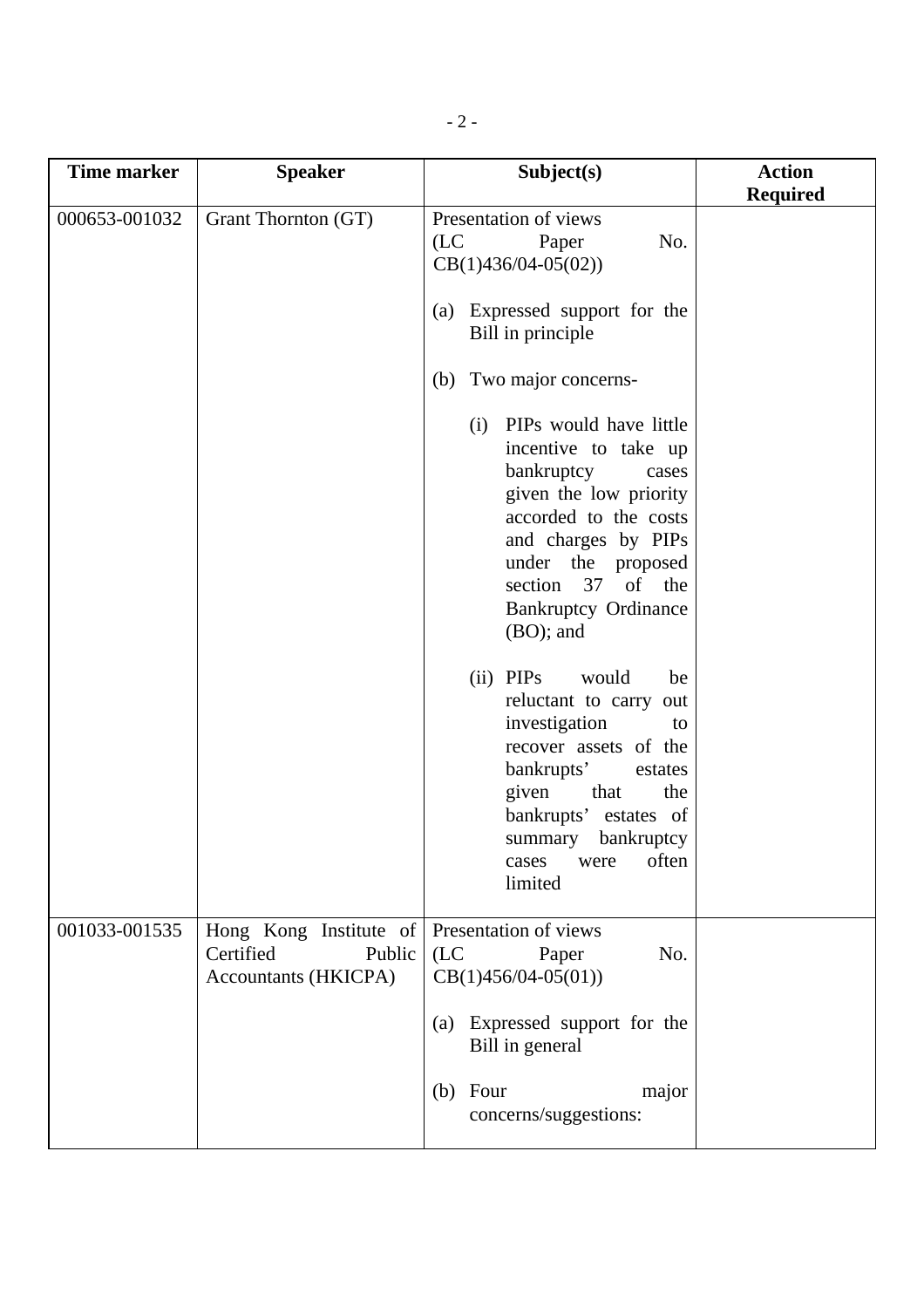| <b>Time marker</b> | <b>Speaker</b> | Subject(s)                                                                                                                                                                                                                                                                                                                                                 | <b>Action</b>   |
|--------------------|----------------|------------------------------------------------------------------------------------------------------------------------------------------------------------------------------------------------------------------------------------------------------------------------------------------------------------------------------------------------------------|-----------------|
|                    |                |                                                                                                                                                                                                                                                                                                                                                            | <b>Required</b> |
|                    |                | The proposed section<br>(i)<br>37 of BO would give<br>little incentive for PIPs<br>to participate in the<br>proposed<br>tendering<br>scheme to outsource<br>bankruptcy<br>summary<br>cases;                                                                                                                                                                |                 |
|                    |                | $(ii)$ The<br>proposed<br>scheme<br>tendering<br>include<br>should<br>mechanisms<br>for<br>ensuring<br>the<br>appointment<br>of<br>qualified<br>and<br>experienced PIPs as<br>provisional trustees or<br>trustees, and for proper<br>monitoring<br>of<br>the<br>performance of PIPs;                                                                       |                 |
|                    |                | (iii) The Official Receiver<br>should<br>(OR)<br>give<br>reasons to support his<br>view that the value of<br>the property of the<br>bankrupt was unlikely<br>to exceed \$200,000,<br>and confirm to the<br>court that reasonable<br>enquiries had been<br>made in this regard<br>before appointing a<br>PIP as provisional<br>trustee in his place;<br>and |                 |
|                    |                | $(iv)$ It<br>timely<br>was<br>to<br>undertake review on<br>the provisions in BO                                                                                                                                                                                                                                                                            |                 |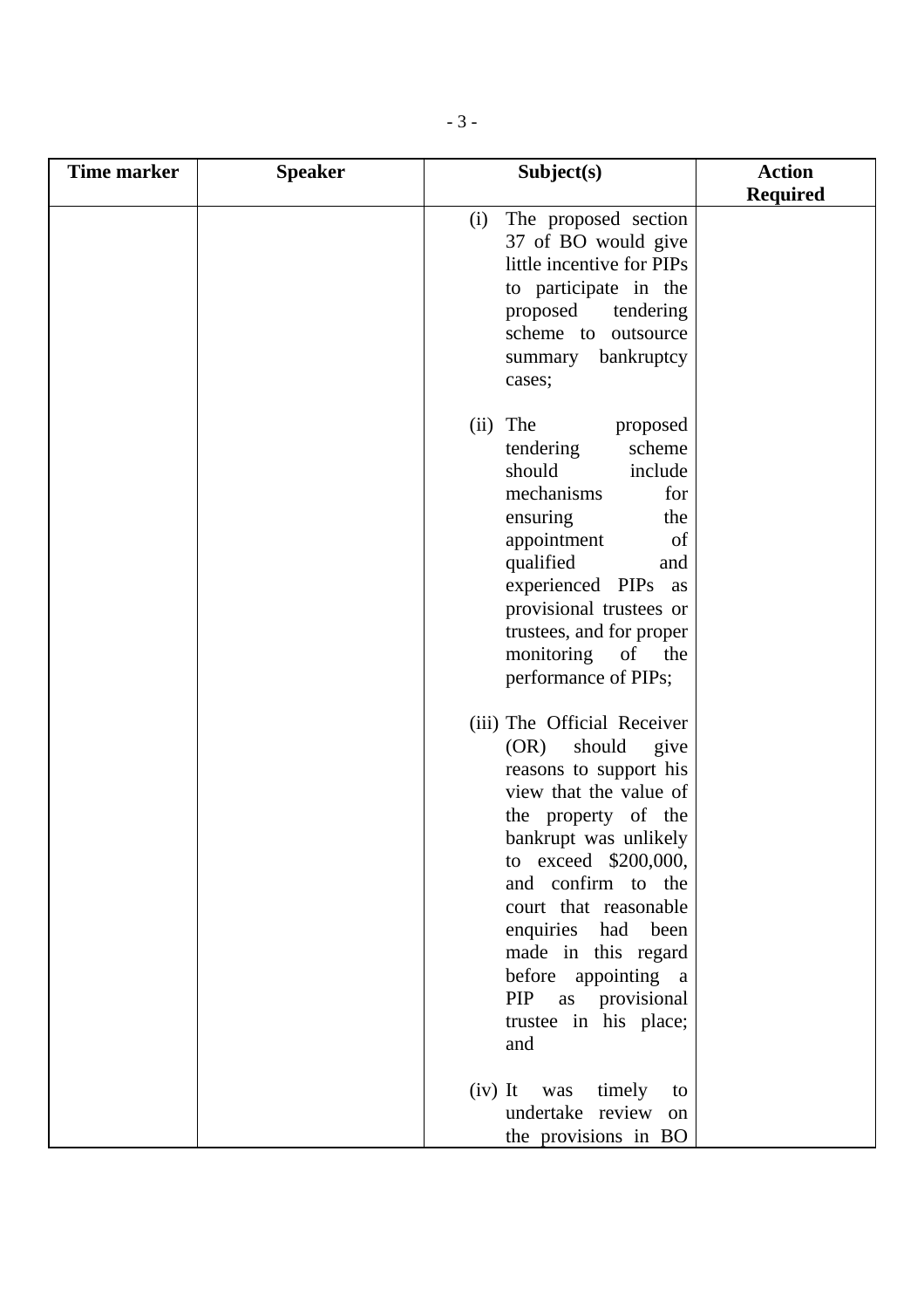| <b>Time marker</b> | <b>Speaker</b>             | Subject(s)                                                                                                                                                                   | <b>Action</b><br><b>Required</b> |
|--------------------|----------------------------|------------------------------------------------------------------------------------------------------------------------------------------------------------------------------|----------------------------------|
|                    |                            | dealing with unfair<br>preferences<br>(e.g.<br>sections 50 and 51 of<br>BO)                                                                                                  |                                  |
| 001536-003647      | Chairman<br>Administration | Administration's responses to<br>submissions by deputations<br>(LC)<br>Paper<br>Nos.<br>$CB(1)436/04-05(16)$ and (18);<br>$CB(1)523/04-05)$                                  |                                  |
|                    |                            | Profile of the bankrupts and<br>participation<br>of<br><b>PIPs</b><br>in<br>bankruptcy cases                                                                                 |                                  |
|                    |                            | Administration's advice that -                                                                                                                                               |                                  |
|                    |                            | About 94% of<br>the<br>(a)<br>bankruptcy cases filed in<br>2003 were summary cases<br>where the bankrupts had<br>very limited assets and<br>income                           |                                  |
|                    |                            | (b) It had been a common<br>practice for over<br>three<br>years that PIPs<br>were<br>appointed as trustees at the<br>creditors'<br>meetings<br>to<br>handle bankruptcy cases |                                  |
|                    |                            | The<br>Administration's<br>(c)<br>intention was to outsource<br>debtor-petition<br>the<br>summary bankruptcy cases<br>to PIPs<br>through open<br>tender                      |                                  |
|                    |                            | The<br>would<br>(d)<br>cases<br>be<br>allocated in batches so that<br><b>PIPs</b><br>achieve<br>could                                                                        |                                  |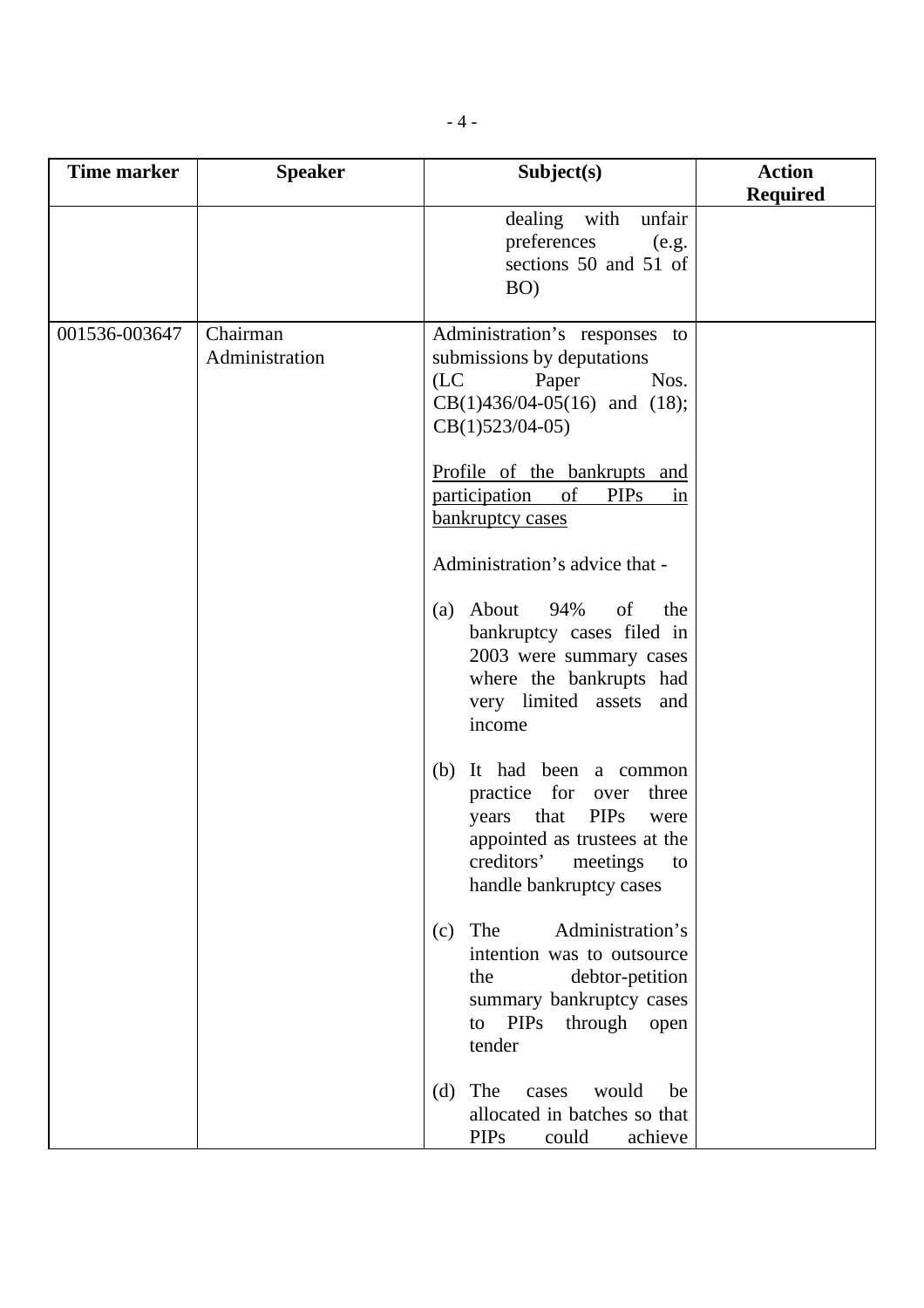| <b>Time marker</b> | <b>Speaker</b> | Subject(s)                                                                                                                                                                                                 | <b>Action</b><br><b>Required</b> |
|--------------------|----------------|------------------------------------------------------------------------------------------------------------------------------------------------------------------------------------------------------------|----------------------------------|
|                    |                | economies of scale                                                                                                                                                                                         |                                  |
|                    |                | Administration's<br>The<br>(e)<br>proposal was to make use<br>of part of the debtor's<br>deposit of \$8,650 to pay<br>for the fees of PIPs                                                                 |                                  |
|                    |                | Monitoring of the performance<br>of PIPs                                                                                                                                                                   |                                  |
|                    |                | (a) Administration's<br>advice<br>that PIPs as fiduciaries and<br>officers of the court should<br>undertake<br>duties<br>and<br>obligations in handling<br>bankruptcy<br>in<br>cases<br>accordance with BO |                                  |
|                    |                | (b) The work specifications of<br>the PIPs would be specified<br>in the contract between<br>ORO and the appointed<br>PIPs to ensure satisfactory<br>performance of PIPs                                    |                                  |
|                    |                | Statutory and non-statutory<br>(c)<br>means were available to<br>the<br>proper<br>ensure<br>exercising of powers by<br>handling<br><b>PIPs</b><br>in<br>outsourced<br>summary<br>bankruptcy cases          |                                  |
|                    |                | <b>ORO</b><br>would<br>handle<br>(d)<br>enquiries and complaints<br>PIPs<br>against<br>after<br>the<br>implementation<br>of<br>the<br>outsourcing scheme                                                   |                                  |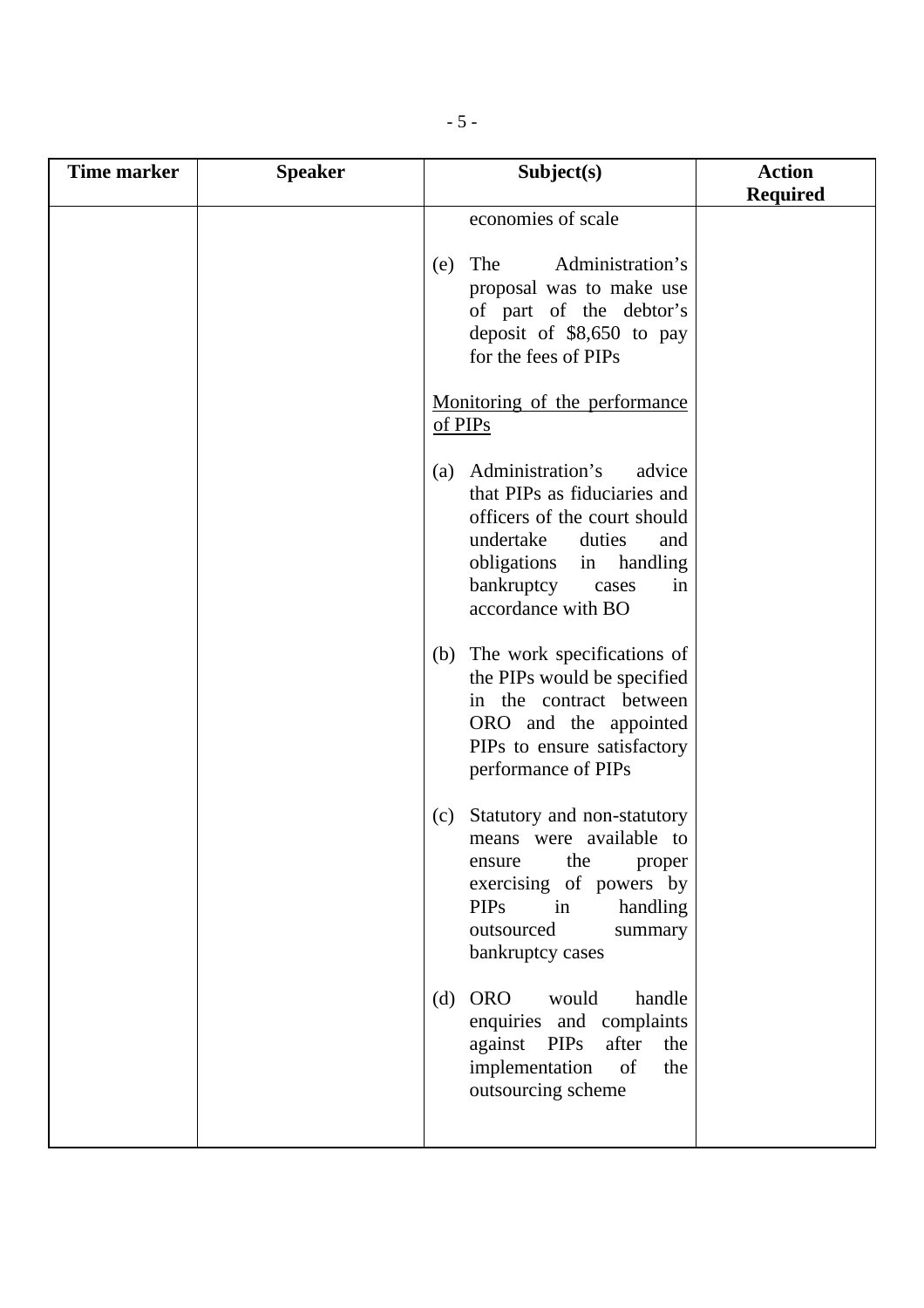| <b>Time marker</b> | <b>Speaker</b>                             | Subject(s)                                                                                                                                                                                                                                                                            | <b>Action</b>   |
|--------------------|--------------------------------------------|---------------------------------------------------------------------------------------------------------------------------------------------------------------------------------------------------------------------------------------------------------------------------------------|-----------------|
| 003648-010010      | Mr Albert HO<br>Administration<br>Chairman | Monitoring of the performance<br>of PIPs<br>Members' concern about<br>(a)<br>the discretion for PIPs in<br>handling<br>summary<br>bankruptcy<br>cases,<br>for<br>instance, in determining the<br>"reasonable and domestic<br>needs" of the bankrupt and<br>his family                 | <b>Required</b> |
|                    |                                            | Official<br>Whether<br>the<br>(b)<br>Receiver's Office (ORO)<br>could make available its<br>internal guidelines for the<br>interpretation<br>of<br>"reasonable and domestic<br>needs" of the bankrupt and<br>his family to PIPs to assist<br>the latter in carrying out<br>their duty |                 |
|                    |                                            | Administration's<br>advice<br>(c)<br>that PIPs were qualified<br>experienced<br>and<br>professionals in handling<br>bankruptcy cases                                                                                                                                                  |                 |
|                    |                                            | (d) Administration's emphasis<br>that PIPs had no power to<br>require the bankrupt to<br>make financial contribution<br>to the bankrupt's estate as<br>only the court, at the<br>request of the PIPs, could<br>do so under section 43E of<br><b>BO</b>                                |                 |
|                    |                                            | Administration's<br>advice<br>(e)<br>that ORO would arrange                                                                                                                                                                                                                           |                 |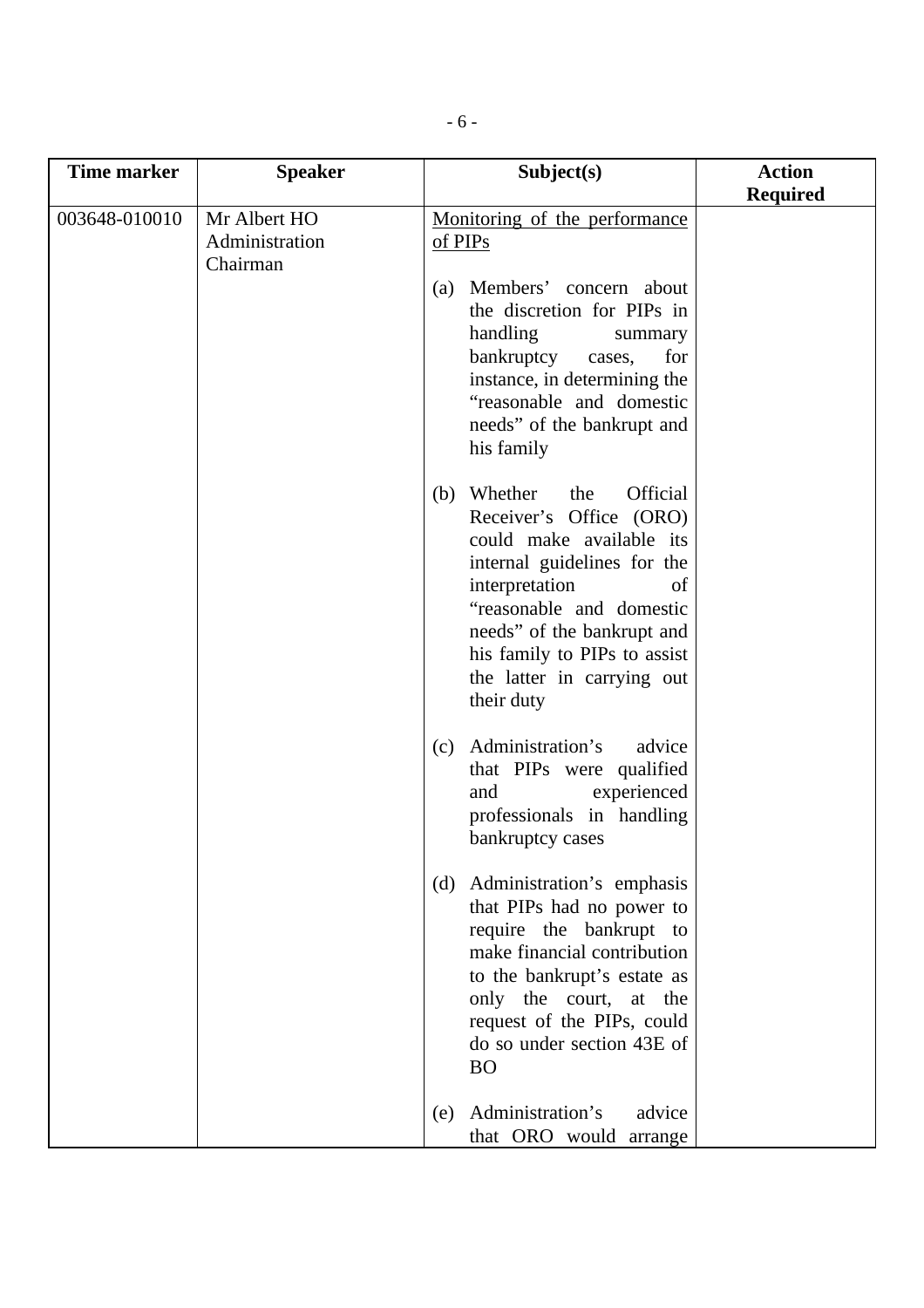| <b>Required</b><br>briefings for appointed<br>PIPs and provide them<br>the forms<br>with<br>and<br>guidelines facilitating their<br>work in considering the<br>financial contributions to<br>be made by the bankrupt<br>Cost-effectiveness<br>of<br>the<br>proposed tendering scheme to<br>outsource summary bankruptcy<br>cases<br>(a) Member's concern about<br>the difficulty for PIPs to<br>perform their duties with<br>very limited assets in the<br>bankrupt's estates<br>(b) Administration's<br>advice<br>that past experience had<br>shown that in practice,<br>there was no need to resort<br>the<br>arrangements<br>to<br>provided under BO for<br>investigation relating to the<br>recovery of assets of the<br>bankrupts'<br>in<br>estates<br>summary bankruptcy cases<br>Administration's<br>advice<br>(c)<br>that a PIP could approach<br>creditors for funds in the<br>event that he wished to<br>initiate actions aiming at<br>realizing additional assets<br>of the bankrupt's estate |
|----------------------------------------------------------------------------------------------------------------------------------------------------------------------------------------------------------------------------------------------------------------------------------------------------------------------------------------------------------------------------------------------------------------------------------------------------------------------------------------------------------------------------------------------------------------------------------------------------------------------------------------------------------------------------------------------------------------------------------------------------------------------------------------------------------------------------------------------------------------------------------------------------------------------------------------------------------------------------------------------------------|
|                                                                                                                                                                                                                                                                                                                                                                                                                                                                                                                                                                                                                                                                                                                                                                                                                                                                                                                                                                                                          |
|                                                                                                                                                                                                                                                                                                                                                                                                                                                                                                                                                                                                                                                                                                                                                                                                                                                                                                                                                                                                          |
|                                                                                                                                                                                                                                                                                                                                                                                                                                                                                                                                                                                                                                                                                                                                                                                                                                                                                                                                                                                                          |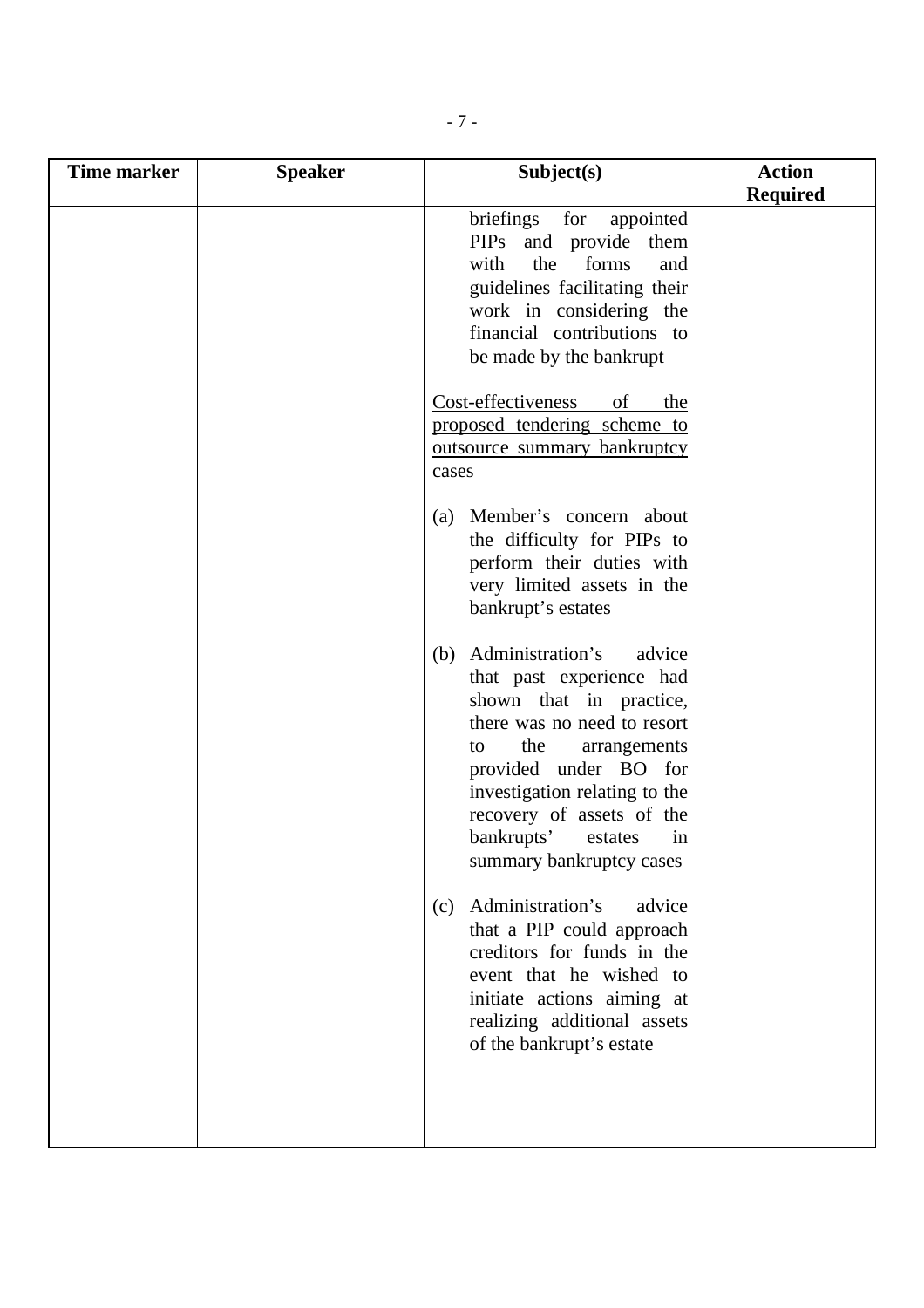| <b>Time marker</b> | <b>Speaker</b>                                           | Subject(s)                                                                                                                                                                                                    | <b>Action</b><br><b>Required</b>                                                                                                                               |
|--------------------|----------------------------------------------------------|---------------------------------------------------------------------------------------------------------------------------------------------------------------------------------------------------------------|----------------------------------------------------------------------------------------------------------------------------------------------------------------|
| 010011-011842      | <b>YTT</b><br>Mr Ronny TONG<br>Chairman<br><b>HKICPA</b> | Quality of service provided by<br>PIPs in handling outsourced<br>bankruptcy cases                                                                                                                             |                                                                                                                                                                |
|                    | <b>GT</b>                                                | about<br>Concern<br>the<br>(a)<br>allow<br>appropriateness to<br>company secretaries to be<br>appointed as provisional<br>for<br>trustees<br>trustees<br><b>or</b><br>handling<br>summary<br>bankruptcy cases | Administration<br>to<br>consider<br>the view<br>under<br>paragraph<br>of<br>3(b)(i)<br>the<br>minutes                                                          |
|                    |                                                          | Concern about the quality<br>(b)<br>of service provided by PIPs<br>under<br>the<br>proposed<br>tendering scheme given the<br>expected low tender prices<br>for bidding the concerned<br>contracts             |                                                                                                                                                                |
|                    |                                                          | Suggestions for ORO -<br>(c)                                                                                                                                                                                  |                                                                                                                                                                |
|                    |                                                          | To set out in the<br>(i)<br>legislation<br>the<br>qualification<br>criteria<br>appointment<br>for<br>as<br>provisional trustees or<br>trustees for summary<br>bankruptcy cases;                               | Administration<br>to<br>consider<br>the<br>suggestions<br>under<br>$3(a)(i)$ ,<br>paragraph<br>$(a)(ii)$ ,<br>(b)(i)<br>and<br>(b)(ii)<br>of<br>the<br>minutes |
|                    |                                                          | (ii) To establish a panel of<br><b>PIPs</b><br>qualified<br>for<br>appointment<br>as<br>provisional trustees or<br>trustees for summary<br>bankruptcy cases;                                                  |                                                                                                                                                                |
|                    |                                                          | (iii) To set up a mechanism<br>checking<br>for<br>and<br>maintaining the costs<br>handling<br>for<br>the                                                                                                      |                                                                                                                                                                |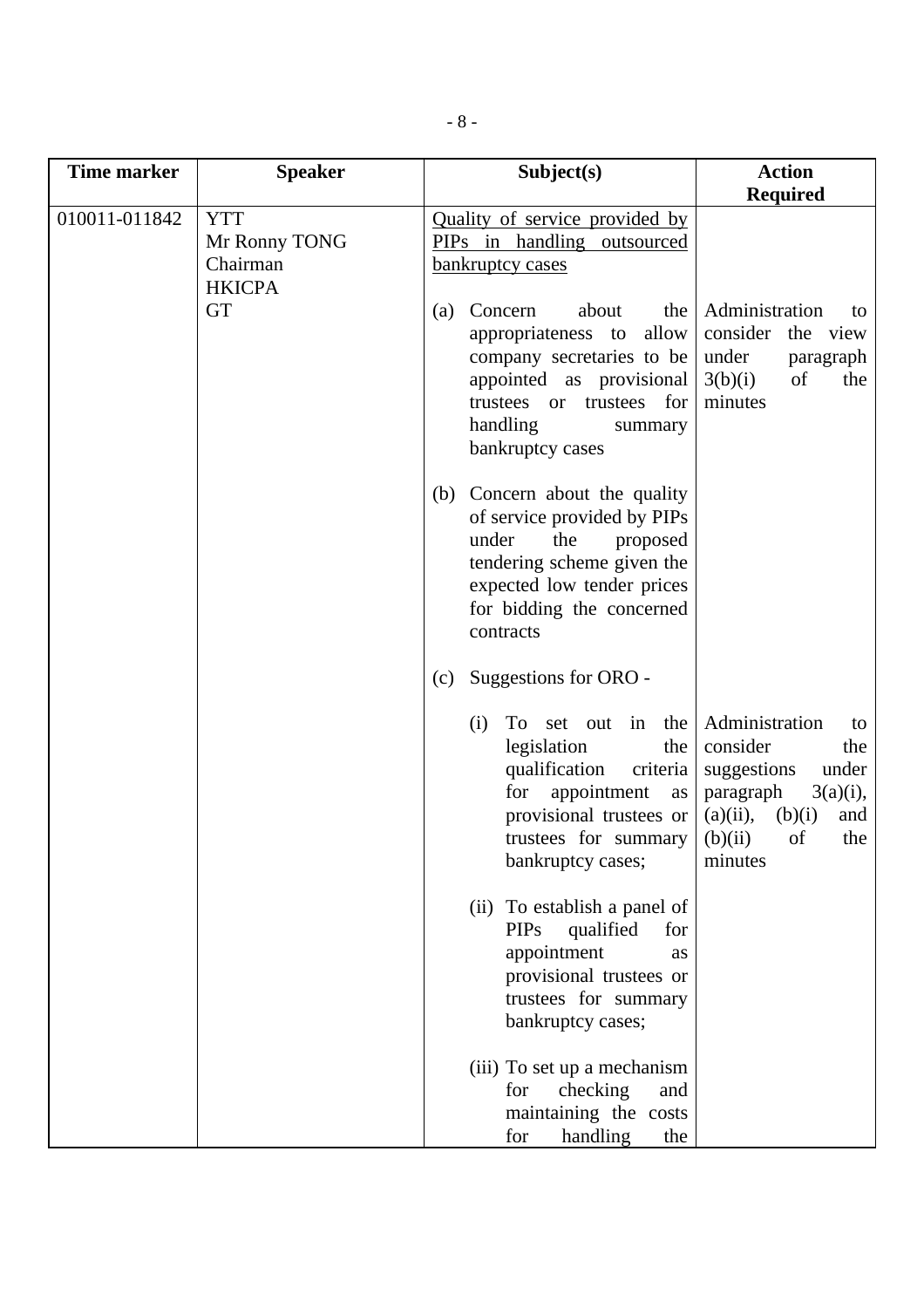| <b>Time marker</b> | <b>Speaker</b>                              | Subject(s)                                                                                                                                                                                                                                                               | <b>Action</b><br><b>Required</b>                                                                           |
|--------------------|---------------------------------------------|--------------------------------------------------------------------------------------------------------------------------------------------------------------------------------------------------------------------------------------------------------------------------|------------------------------------------------------------------------------------------------------------|
|                    |                                             | outsourced cases at a<br>reasonable<br>level<br><b>SO</b><br>that the<br>bankrupts'<br>small estates would<br>not be eaten up by the<br>costs, and to work out<br>a scale of costs with<br>the private sector                                                            |                                                                                                            |
| 011843-012822      | Administration<br>Mr Ronny TONG             | The rationale for the ORO<br>(a)<br>outsource<br>summary<br>to<br>bankruptcy cases to PIPs                                                                                                                                                                               |                                                                                                            |
|                    |                                             | Measures for monitoring<br>(b)<br>performance<br>the<br>of<br>appointed PIPs                                                                                                                                                                                             |                                                                                                            |
| 012823-014854      | Ms Miriam LAU<br>Administration<br>Chairman | The purposes for ORO in<br>(a)<br>deducting a sum of about<br>\$2,000 to \$3,000 from the<br>deposit                                                                                                                                                                     | Administration<br>to<br>provide<br>the<br>information<br>under<br>3(a)(iii)<br>paragraph<br>of the minutes |
|                    |                                             | Member's concern about<br>(b)<br>the negative impact of<br>PIPs' price-cutting strategy<br>for bidding<br>tenders<br>of<br>outsourced<br>summary<br>bankruptcy cases on the<br>quality of service provided<br>by PIP                                                     |                                                                                                            |
|                    |                                             | Member's suggestion for<br>(c)<br>ORO to set a reasonable<br>level of remuneration for<br>provisional<br>trustees<br><b>or</b><br>trustees so as to encourage<br><b>PIPs</b><br>competent<br>to<br>participate<br>in<br>the<br>outsourced<br>summary<br>bankruptcy cases | Administration<br>to<br>consider<br>the<br>suggestion<br>under<br>paragraph<br>3(b)(iv)<br>of the minutes  |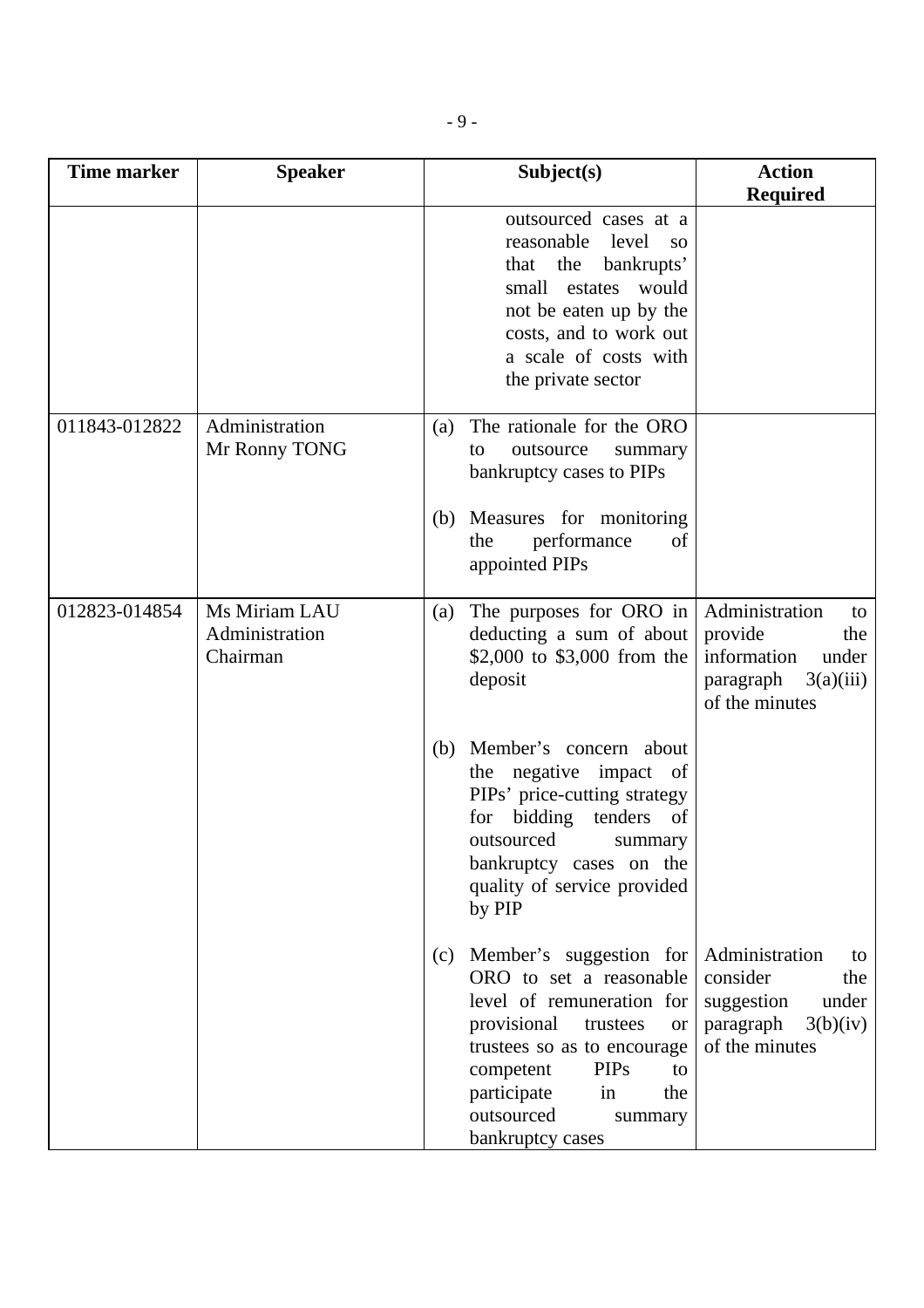| <b>Time marker</b> | <b>Speaker</b>                              | Subject(s)                                                                                                                                                                            | <b>Action</b><br><b>Required</b>                                                                           |
|--------------------|---------------------------------------------|---------------------------------------------------------------------------------------------------------------------------------------------------------------------------------------|------------------------------------------------------------------------------------------------------------|
| 014855-015718      | Ms Audrey EU<br>Administration<br>Chairman  | of<br>Feasibility<br>introducing<br>contingency fees for provisional<br>trustees or trustees so as to<br>provide incentives for PIPs to<br>recover assets of the bankrupt's<br>estate | Administration<br>to<br>consider<br>the<br>suggestion<br>under<br>paragraph $3(b)(v)$ of<br>the minutes    |
| 015719-015859      | Ms Audrey EU<br>Chairman<br>Administration  | Monitoring the performance of<br><b>PIPs</b><br>Measures to be taken by<br>(a)<br>ORO for monitoring PIPs'<br>performance                                                             | Administration<br>to<br>provide<br>the<br>information<br>under<br>paragraph $3(c)(i)$ of<br>the minutes    |
|                    |                                             | Power of ORO and the<br>(b)<br>mechanism involved<br>for<br>removing a PIP from the<br>office of trustee due to his<br>unsatisfactory performance                                     | Administration<br>to<br>provide<br>the<br>information<br>under<br>paragraph $3(c)(ii)$ of<br>the minutes   |
|                    |                                             | Follow-up action to be<br>(c)<br>taken by ORO in handling<br>the outsourced bankruptcy<br>cases after the removal of<br>the PIP from the office of<br>trustee                         | Administration<br>to<br>provide<br>the<br>information<br>under<br>3(c)(iii)<br>paragraph<br>of the minutes |
| 015900-015944      | Mr KWONG Chi-kin                            | Different purposes for which<br>the debtors' deposit might be<br>used                                                                                                                 |                                                                                                            |
| 015945-020159      | Mr Ronny TONG<br>Administration<br>Chairman | Invitation of views on the Bill<br>Hong Kong<br>Bar<br>from<br>Association<br>The<br>and<br>Law<br>Society of Hong Kong, in<br>particular its Insolvency Law<br>Committee             | The Clerk to the<br>Bills Committee to<br>write<br>to<br>the<br>concerned<br>organizations                 |